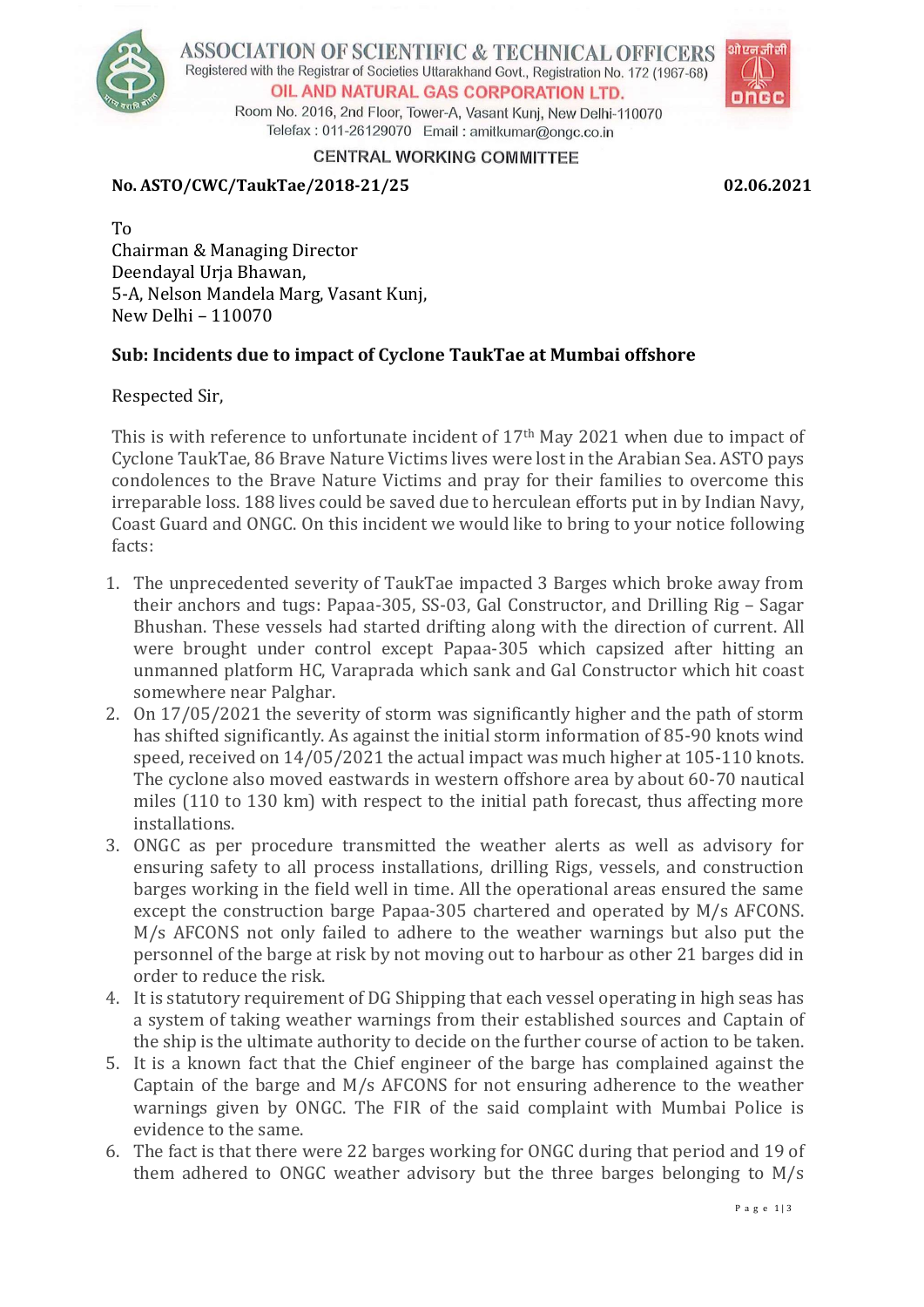

ASSOCIATION OF SCIENTIFIC & TECHNICAL OFFICERS Registered with the Registrar of Societies Uttarakhand Govt., Registration No. 172 (1967-68) OIL AND NATURAL GAS CORPORATION LTD.



Room No. 2016, 2nd Floor, Tower-A, Vasant Kuni, New Delhi-110070 Telefax: 011-26129070 Email: amitkumar@ongc.co.in

### **CENTRAL WORKING COMMITTEE**

AFCONS did not. M/s AFCONS failed to adhere to the requirements of Marine Operations manual, bridging documents, warnings issued by ONGC. They also gave false information to ONGC that they have taken adequate precaution as per ONGC's advisory. It is not a co-incident that all three barges belong to M/s AFCONS because this company time and again has violated safety and human rights norms and has scant respect for ONGC's safe practices.

- 7. ONGC provided all the required support after mishap (Rescue, rehabilitation, Stay, transportation, post-mortem etc.) to the affected personnel & their family members and announced ₹ 1 lakh relief for each of the survivors and ₹ 2 lakh each for families of those who died or are still missing. However, the contractor company M/s AFCONS was found missing throughout this relief process.
- 8. The worst part is that even after such a tragedy, M/s AFCONS did not take timely action for various warnings issued by ONGC for impending Oil leakage at their barge GAL Constructor where there were chances of Oil Spill. Though the warnings were issued on 19th May 2021, M/s AFCONS took action only after 25th May 2021 till that time nearly 1KL of lube oil had already leaked into the sea.
- 9. The statement given by master of GAL Constructor to the High Level Committee conducting inquiry further confirms that they were instructed by M/s Afcons to stay back in Mumbai High and when GAL Constructor dropped the anchor and towed with tugboat Varaprada to get entry to Mumbai Port Trust on 16th May, they were not allowed as payment for the same had not been made by M/s AFCONS. A criminal lapse on part of M/s AFCONS.
- 10. It seems that ONGC has initiated disciplinary actions against few of our senior officers while the process of inquiry is on. The contractor M/s AFCONS who is the major offender in this case has so far gone scot free.
- 11. While the process of inquiry is on action against ONGC officials prima facie seems motivated and to divert attention from contractor. The unjustified disciplinary action will adversely affect the moral of ONGC employees who have continued field operation and production in adverse conditions during this pandemic by braving many challenges, not to mention that said action at the present moment has been enacted without following the due procedure as established by law, without giving a fair hearing to said persons, and has been taken in absence of any concrete and cogent proof of violation of policy/practice.
- 12. Questions are being raised that why no notice has been issued against M/s AFCONS so far though they have clearly violated the safety norms & human rights and why no criminal case has been filed against them?

In light of above facts, ASTO demands that following actions be taken immediately:

- 1. Withdraw the disciplinary actions initiated against few officers of ONGC as they are not based on any outcome of factual inquiry. In case the inquiry establishes any lapses on part of any of the ONGC officers who so ever they are, then ASTO demands action be taken against such officers but based on free and fair inquiry process and on establishing the facts.
- 2. Initiate actions against the contractor M/s AFCONS and their partners as their culpability is clearly established in failure to adhere to the weather warnings given by ONGC and giving false compliance of the same to ONGC.